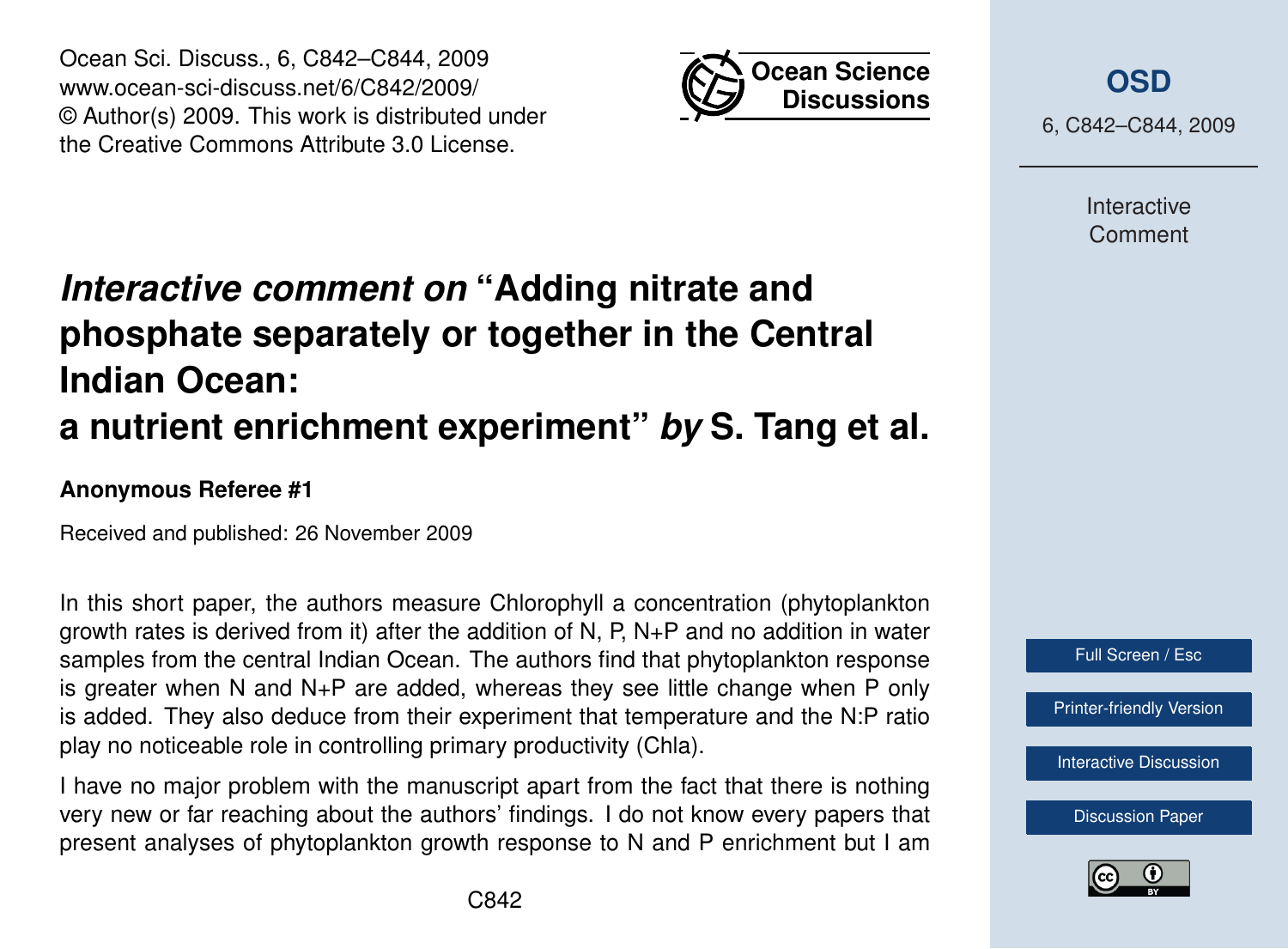pretty sure that similar experiments have already been conducted in the Central Indian Ocean.

The main findings of the authors, i.e. phytoplankton response is greater after N and N+P addition rather than P addition, is very much in agreement with previous findings in marine systems and notably with the compilation made by Elser et al.<sup>1</sup> for marine ecosystems.

The evident conclusion from the present work is that primary productivity in the area is N limited rather than P limited. However the authors do not reach this conclusion. There is also very little discussion of the relevance of their results in the context of previous works, for example in the debate about the relative importance of P and N for phytoplankton growth. Some important references seem to be missing, for instance Tyrell et al.<sup>2</sup> or Elser et al.<sup>1</sup>. Initial N:P ratio is low in B1 (ambient waters) and below the Redfield ratio: what does that mean? Could it be the effect of denitrification in the Arabian sea?

I am a bit surprised that the author find no relationship between N:P ratios and growth rate as it seems that N addition promotes phytoplankton growth while P does not. It means that initial high N:P ratios should promote primary productivity. I am not convinced that the last figure (Fig. 4) shows adequately the absence of relationship between total growth and N:P ratio. I would rather draw a plot showing the average N:P or initial N:P ratio in each experiment compared to the average or cumulated phytoplankton growth.

I found the method for Chlorophyll a measurements not adequately described. The paper is not always clearly written.

6, C842–C844, 2009

Interactive Comment

Full Screen / Esc

[Printer-friendly Version](http://www.ocean-sci-discuss.net/6/C842/2009/osd-6-C842-2009-print.pdf)

[Interactive Discussion](http://www.ocean-sci-discuss.net/6/2649/2009/osd-6-2649-2009-discussion.html)

[Discussion Paper](http://www.ocean-sci-discuss.net/6/2649/2009/osd-6-2649-2009.pdf)



<sup>&</sup>lt;sup>1</sup>Elser, J. J. *et al.* Global analysis of nitrogen and phosphorus limitation of primary producers in freshwater, marine and terrestrial ecosystems. *Ecology Letters* 10, 1135-1142 (2007).

<sup>2</sup>Tyrrell, T. The relative influences of nitrogen and phosphorus on oceanic primary production. *Nature* 400, 525-531 (1999).